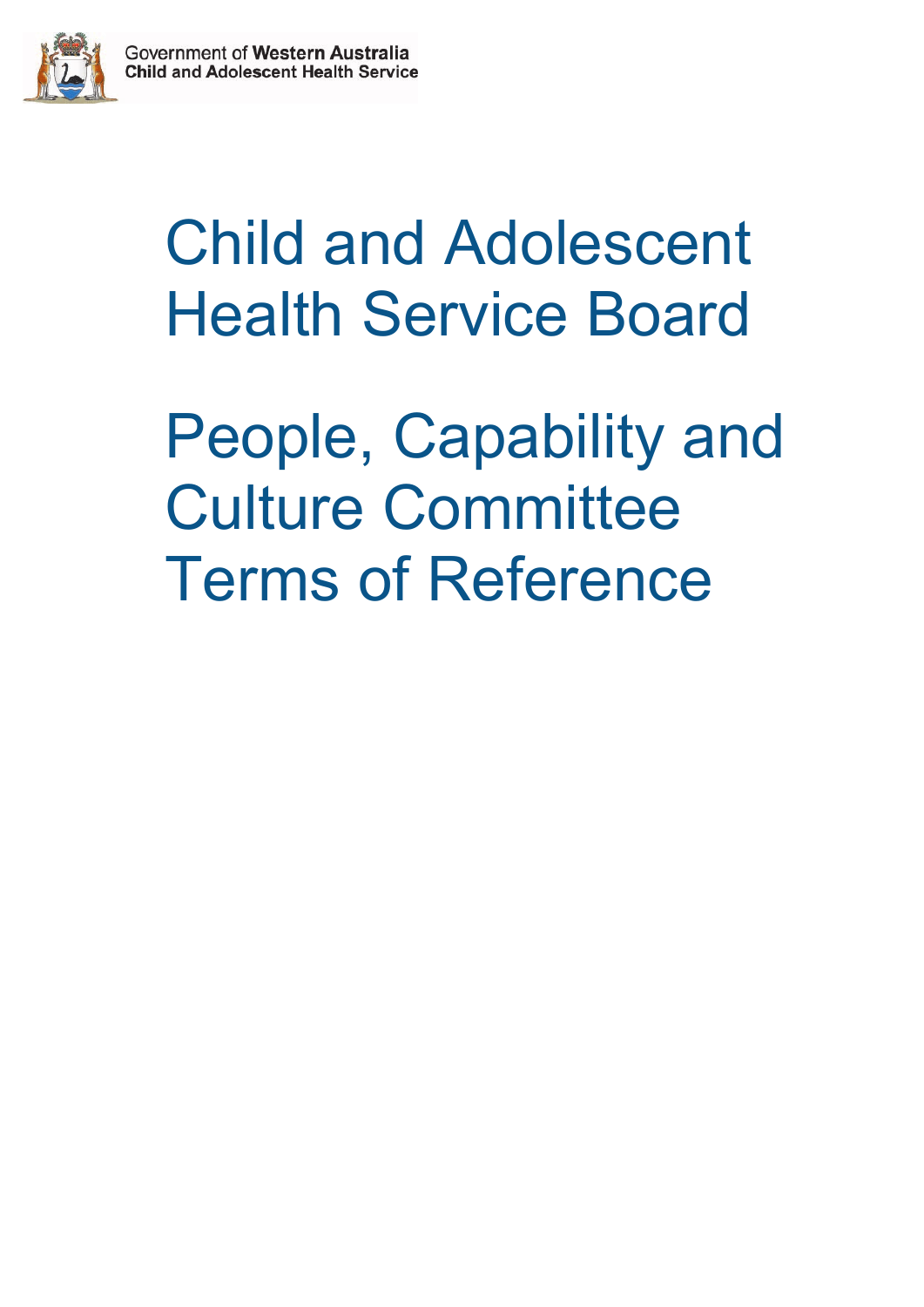## **1.Contents**

| 1.  |                        | Establishment                                                             |                 |  |  |  |
|-----|------------------------|---------------------------------------------------------------------------|-----------------|--|--|--|
| 2.  |                        | Purpose                                                                   |                 |  |  |  |
| 3.  |                        | Responsibilities of the People, Capability and Culture Committee          | 4               |  |  |  |
|     | 3.1                    | Strategic workforce and workforce effectiveness                           | 4               |  |  |  |
|     | 3.2                    | Aboriginal health workforce                                               | 5               |  |  |  |
|     | 3.4                    | Monitoring wellbeing and staff development                                | 5               |  |  |  |
|     | 3.5                    | Risk Management and internal control                                      | 5               |  |  |  |
|     | 3.6                    | <b>External Audit</b>                                                     | 5               |  |  |  |
| 4.  |                        | Powers of the People, Capability and Culture Committee                    | $6\phantom{1}6$ |  |  |  |
| 5.  |                        | Delegation of authority to a sub-committee                                | $\overline{7}$  |  |  |  |
| 6.  |                        | Structure and composition of the People, Capability and Culture Committee | $\overline{7}$  |  |  |  |
|     | 6.1                    | Membership and appointment                                                | $\overline{7}$  |  |  |  |
|     | 6.2                    | Chair                                                                     | $\overline{7}$  |  |  |  |
|     | 6.3                    | Invitees, Standing invitees and attendance by Board Members               | $\overline{7}$  |  |  |  |
|     | 6.4                    | Other participants                                                        | 8               |  |  |  |
|     | 6.5                    | Secretariat                                                               | 8               |  |  |  |
| 7.  | <b>Meetings</b>        |                                                                           | 9               |  |  |  |
|     | 7.1                    | Meeting schedule                                                          | 9               |  |  |  |
|     | 7.2                    | Quorum                                                                    | 9               |  |  |  |
|     | 7.3                    | Voting                                                                    | 9               |  |  |  |
|     | 7.4                    | Agenda, Papers, Minutes, Actions and Summary                              | 10              |  |  |  |
|     | 7.5                    | Out-of-session matters                                                    | 10              |  |  |  |
|     | 8.                     | Formal mechanisms for reporting key decisions                             | 10              |  |  |  |
|     | 8.1                    | Making recommendations                                                    | 10              |  |  |  |
|     | 8.2                    | Reporting key decisions                                                   | 11              |  |  |  |
| 9.  |                        | <b>Ethical practices</b>                                                  | 11              |  |  |  |
|     | 10.<br>Confidentiality |                                                                           | 12              |  |  |  |
| 11. |                        | Code of Ethics and Code of Conduct                                        | 13              |  |  |  |
| 12. |                        | Evaluation                                                                | 13              |  |  |  |
| 13. |                        | Endorsement                                                               |                 |  |  |  |
| 14. |                        | Review date                                                               |                 |  |  |  |
|     | 15.                    | Change control register                                                   | 14              |  |  |  |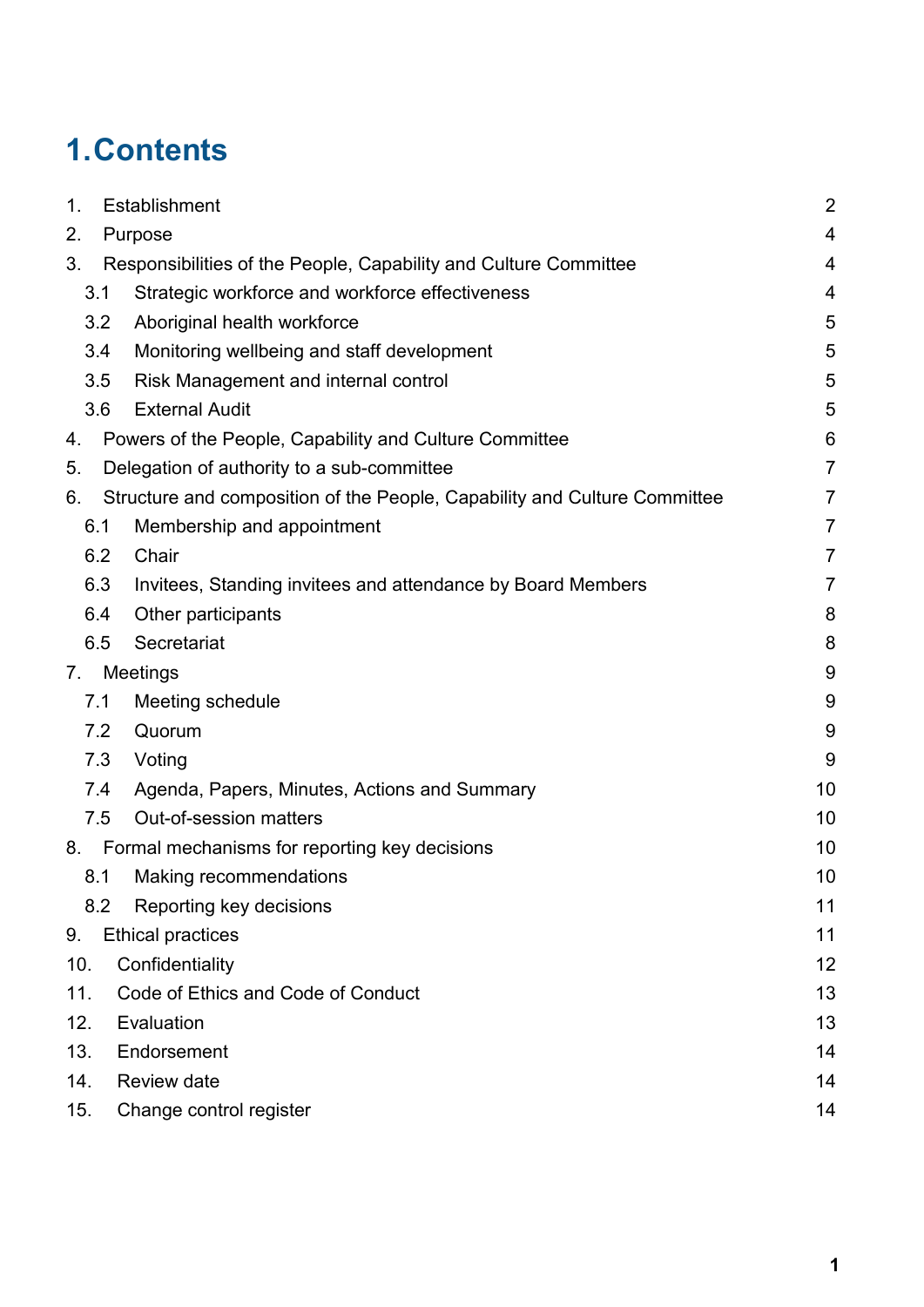## <span id="page-2-0"></span>**1.Establishment**

- 1.1 Pursuant to clause 12 of the *Health Services (Health Service Providers) Order* 2016 the Child and Adolescent Health Service ("**CAHS**") was established as a health service provider in accordance with section 32 of the *Health Services Act 2016* (WA) ("*Health Services Act*").
- 1.2 Section 92 of the *Health Services Act* authorises the CAHS Board ("**Board**") to appoint committees to assist it to perform its functions and the Board may delegate any of its functions or powers to a committee. Delegation of powers to a committee must be in accordance with section 40 of the *Health Services Act* and the written instrument of delegation must be executed by common seal. If a delegation is made to the committee, then the committee will act with the statutory power given to them by the Board and will be responsible and accountable for decisions made whilst exercising the function delegated.
- 1.3 Section 27 of the *Health Services Act* provides that a policy framework issued by the Department CEO is binding upon CAHS. The Department CEO has issued the Statutory Board Operations Policy Framework. In accordance with clause 6 of the Statutory Board Operations Policy Framework, CAHS is required to comply with the Statutory Board Governance Policy – Health Service Provider Boards.
- 1.4 The Board has the power to appoint the Committee pursuant to section 92 of the *Health Services Act*.
- 1.5 The Board has resolved to appoint the Committee by resolution dated 22 February 2019.
- 1.6 The Committee will be responsible for assisting the Board to perform its functions as set out in these Terms of Reference. The Board is charged with ensuring the Committee has such powers and authority delegated to it, and is properly equipped and set up, to perform the Committee's functions. Notwithstanding any delegation by the Board, the Board retains the ultimate responsibility and accountability for the performance of all powers, authority and functions, including any particular powers, authority and functions which may have been delegated.
- 1.7 The Board must make any delegation of powers, authority and functions by a resolution of the Board and the Board Chair must then sign an instrument of delegation on behalf of the Board in accordance with that resolution.
- 1.8 The Terms of Reference set out the specific responsibilities of the Committee and describe the manner in which it will operate.
- 1.9 In these Terms of Reference the following expressions have the meanings shown:
	- (a) "**Board**" means the Board of CAHS;
	- (b) "**Board Chair**" means the Chair of the Board as designated pursuant to section 72 of the *Health Services Act* from time to time;
	- (d) "**Board Member**" means a member of the Board appointed pursuant to section 71 of the *Health Services Act* from time to time or any alternate members appointed pursuant to section 74 of the *Health Services Act* from time to time;
	- (e) "**CAHS**" means the health service provider and statutory body corporate known as Child and Adolescent Health Service established as a board governed provider pursuant to section 32 of the *Health Services Act*;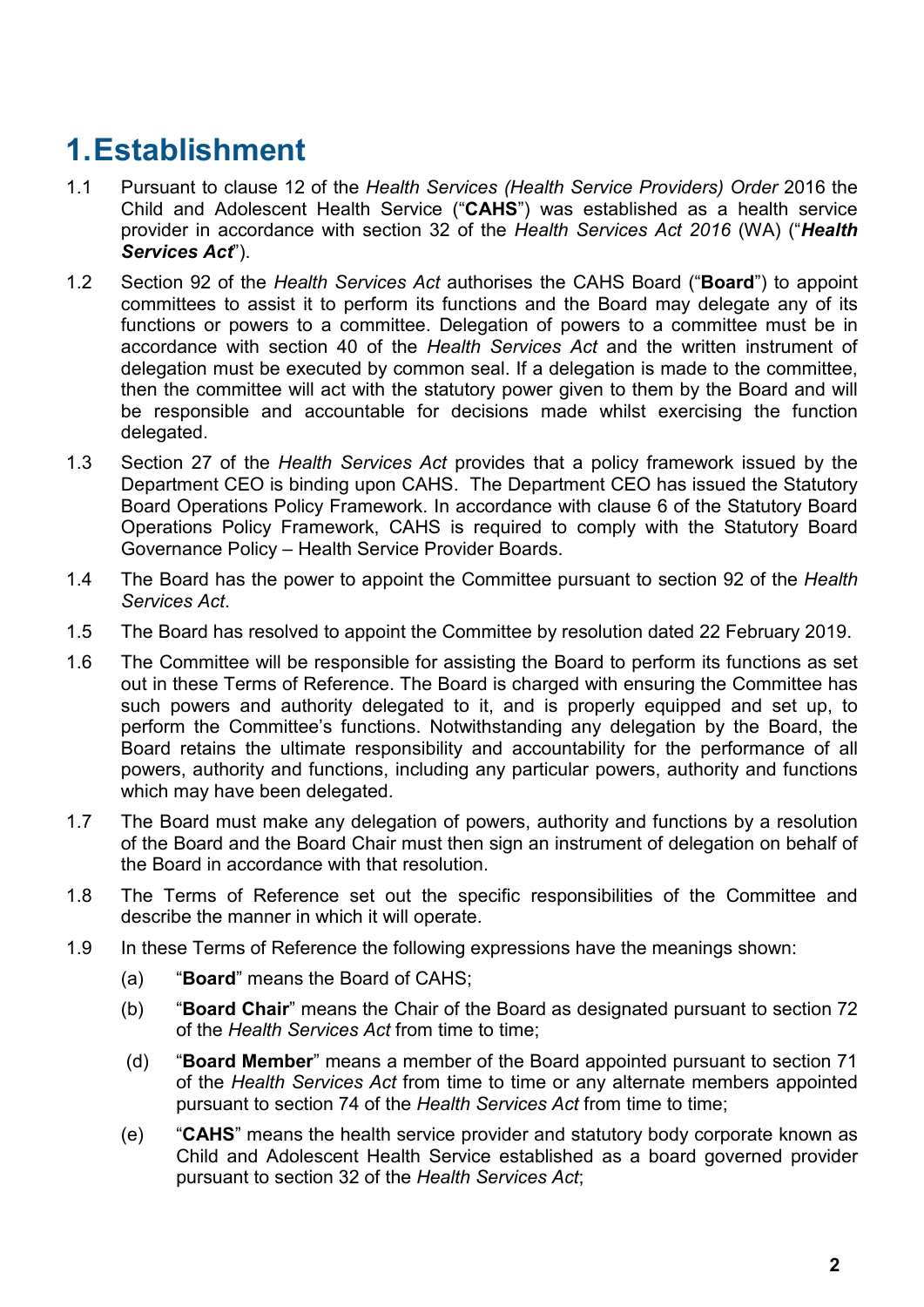- (f) "**CAHS Executive**" means the members of the CAHS Health Service Executive Committee and those persons appointed to an office of health executive in CAHS pursuant to section 121 of the *Health Services Act*.
- (g) "**CAHS Personnel**" means all or any of:
	- (i) CAHS Executive;
	- (ii) A staff member (as defined in section 6 of the *Health Services Act*) of CAHS; and
	- (iii) Personnel acting as an agent of CAHS;
- (h) "**Chief Executive**" means the Chief Executive of CAHS as appointed pursuant to sections 106 and 108 of the *Health Services Act*;
- (i) "**Committee**" means the People, Capability and Culture Committee of the Board as appointed pursuant to section 92(1) of the *Health Services Act*;
- (j) "**Committee Chair**" means the Chair of the Committee as appointed by the Board from time to time;
- (k) "**Committee Members**" means those people appointed as members of the Committee by the Board from time to time:
- (l) "**Health Services Act**" means the *Health Services Act 2016* (WA);
- (m) "**Other Board Committees**" means any (as the context permits) of the other Board Committees that have been appointed by the Board, including, but not limited to:
	- (i) The Safety and Quality Committee;
	- (ii) The Finance Committee, and
	- (iii) The Audit and Risk Committee.
- (n) "**Policy Framework**" means a policy framework issued by the Department CEO pursuant to section 27 of the *Health Services Act*;
- (o) "**System Manager**" means the Department CEO undertaking the role as provided for in Part 3 of the *Health Services Act*.
- 1.10 In these Terms of Reference any term not specifically defined shall have the same meaning as in the *Health Services Act* unless the context otherwise requires.
- 1.11 In these Terms of Reference any reference to:
	- (a) A Policy Framework, Department CEO Direction, laws and instruments binding upon CAHS includes any amendments thereto or replacements thereof;
	- (b) A document, instrument or agreement other than an item within clause 1.11(a) above do not include any amendments or replacements where they materially affect the operation and discharge by the Committee of its functions and responsibilities under these Terms of Reference until such time as the Board has approved the consequential changes to these Terms of Reference necessary to address any such amendments or replacements.
- 1.12 These Terms of Reference are effective from 26 April 2019 in accordance with a resolution of the Board made 26 April 2019.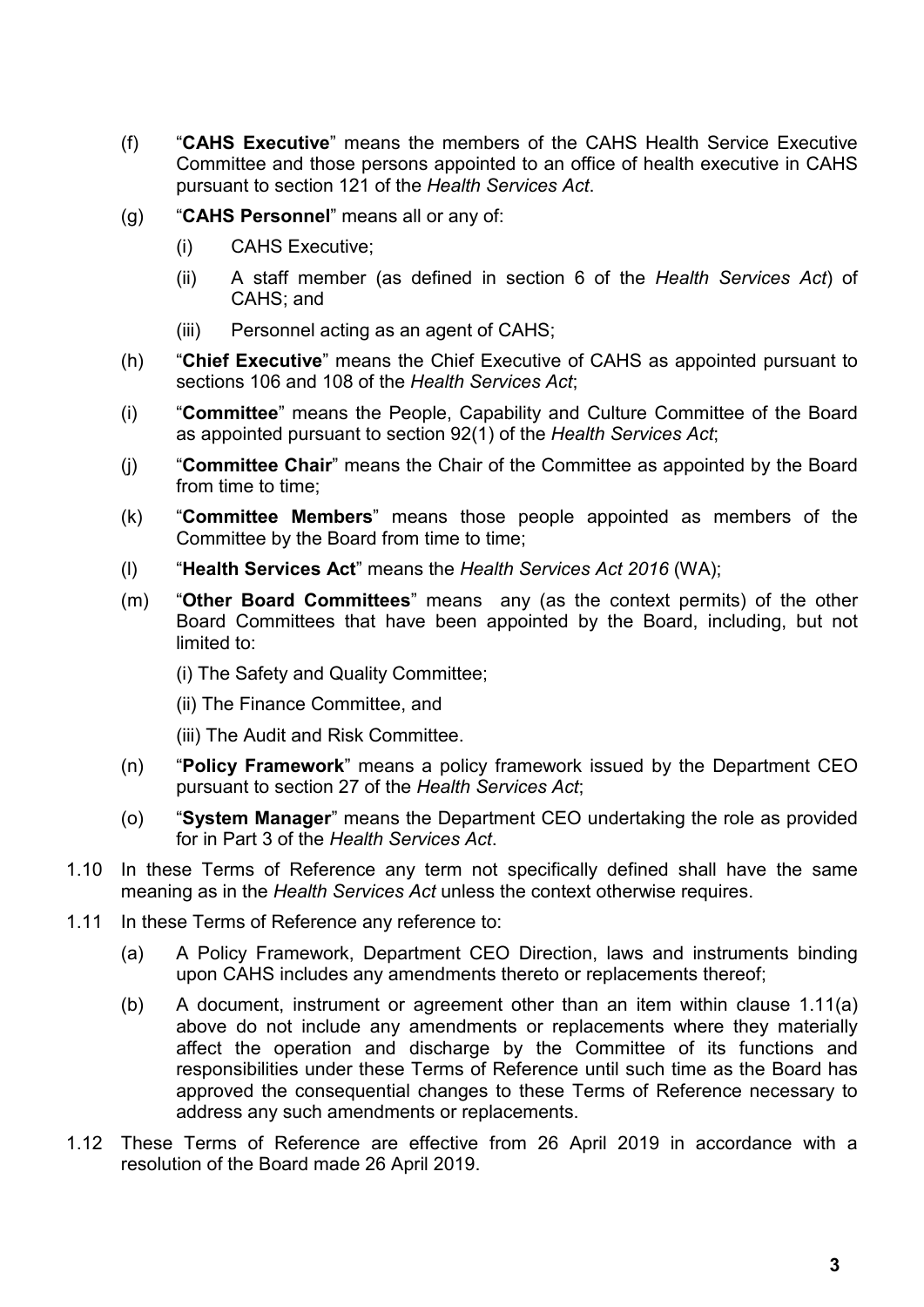### <span id="page-4-0"></span>**2.Purpose**

- 2.1 The Committee is non-executive and its role is to focus on all aspects of workforce current and future, with the aim of ensuring CAHS' delivery of its strategic objectives, specifically:
	- a) consistently high quality and safe patient care;
	- b) services shaped around patients' needs;
	- c) a skilled, competent, and motivated workforce;
	- d) the provision of a positive workplace for staff; and
	- e) a sustainable workforce.
- 2.2 The Committee will provide recommendations to the Board in relation to:
	- a) evidence based and timely advice to the Board to assist it in discharging its functions and meeting its responsibilities with regard to workforce matters;
	- b) assurance in relation to CAHS' arrangements for workforce in accordance with its stated objectives and the requirements and standards determined by the National Safety and Quality Health Service Standards and professional registration bodies;
	- c) assurance in relation to CAHS' engagement of workforce in adherence with the standards required by law; and
	- d) future workforce needs.
- 2.3 The Committee is directly responsible and accountable to the Board for the exercise of its functions and responsibilities.
- 2.4 The Committee must at all times recognise day-to-day responsibility for the management of CAHS rests with the Chief Executive.

### <span id="page-4-1"></span>**3.Responsibilities of the People, Capability and Culture Committee**

#### <span id="page-4-2"></span>3.1 **Strategic workforce and workforce effectiveness**

The functions of the Committee are to:

- a) oversee strategic workforce issues including the creation and delivery of an overarching workforce plan aligned to CAHS strategies to provide assurance that CAHS has adequate staff with the necessary skills, capabilities and competencies to meet the current and future needs of patients and service users;
- b) ensure the application of key workforce-related legislation and contractual arrangements;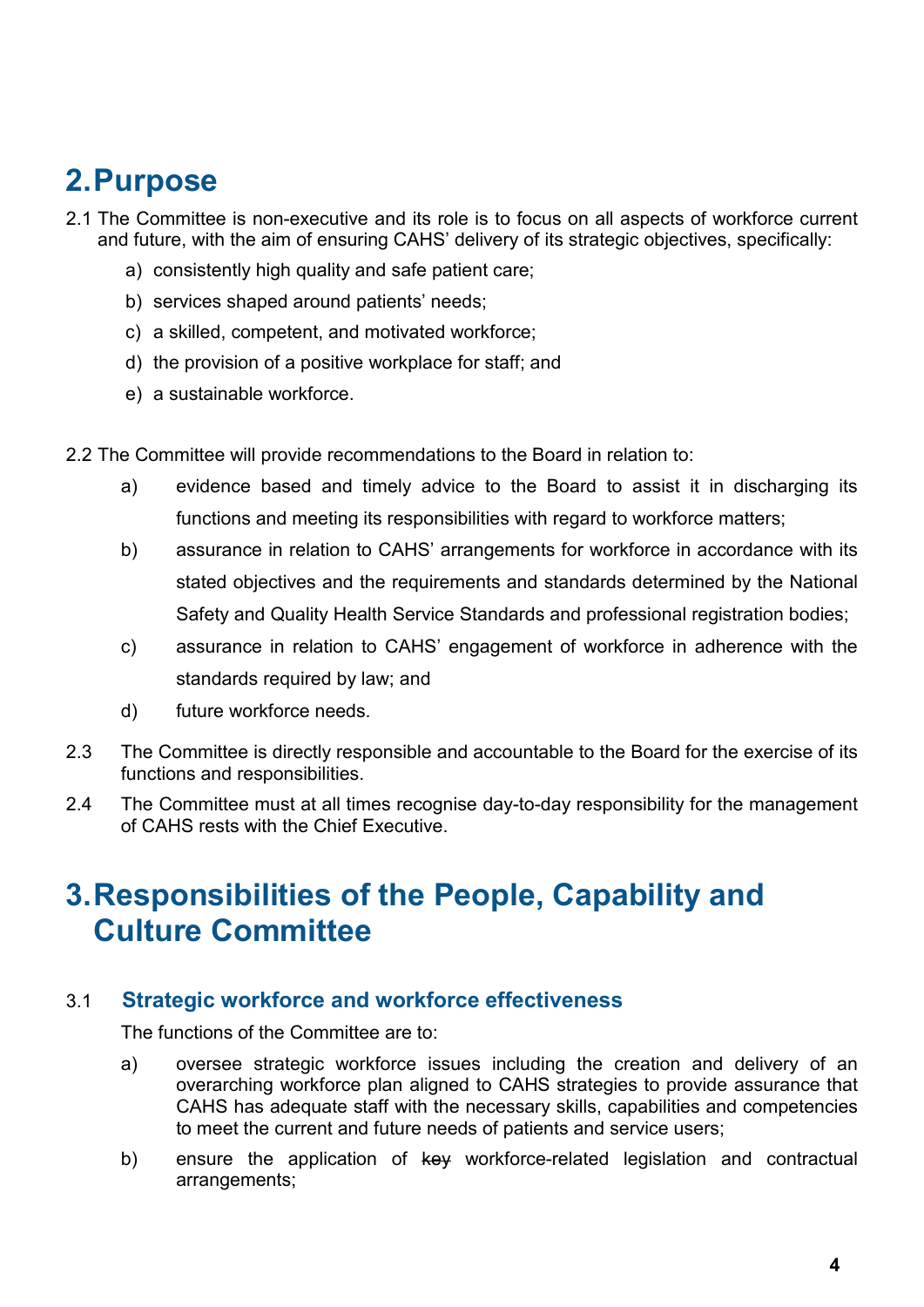- c) monitor the workforce effectiveness to meet CAHS' strategic priorities; and
- d) monitor action taken in response to internal and external reports relating to workforce.

#### <span id="page-5-0"></span>3.2 **Aboriginal health workforce**

The functions of the Committee are to provide oversight of:

- a) the plan to develop a strong, skilled and growing Aboriginal health workforce across CAHS including clinical, non-clinical and leadership roles; and
- b) the progress toward the Aboriginal Workforce Strategy 2018-2026 implementation plan.

#### 3.3 **Industrial relations**

The function of the Committee is to identify and provide advice regarding industrial relations issues that impact on the CAHS workforce.

#### <span id="page-5-1"></span>3.4 **Monitoring wellbeing and staff development**

The functions of the Committee are to:

- a) ensure appropriate performance management, staff development, team building, talent management and succession planning is in place and effective;
- b) ensure appropriate infrastructure and access arrangements are in place for staff health, wellbeing, and morale; and ensure there are mechanisms in place to allow staff to raise concerns and that these are appropriately managed.

### <span id="page-5-2"></span>3.5 **Risk Management and internal control**

The functions of the Committee are to:

- a) Ensure workforce risks and relevant controls are identified, assessed and appropriately managed;
- b) Provide feedback to the Board on the audit program as it pertains to workforce and on the plan to monitor the outcomes, recommendations and their implementation;
- c) Provide feedback to the Board on the mitigation of workforce risks;
- d) Notify the Board of newly identified high and extreme workforce risks.

### <span id="page-5-3"></span>3.6 **External Audit**

The functions of the Committee are to review and recommend to the Board any Workforce Key Performance Indicators (KPIs) included in the Annual Report.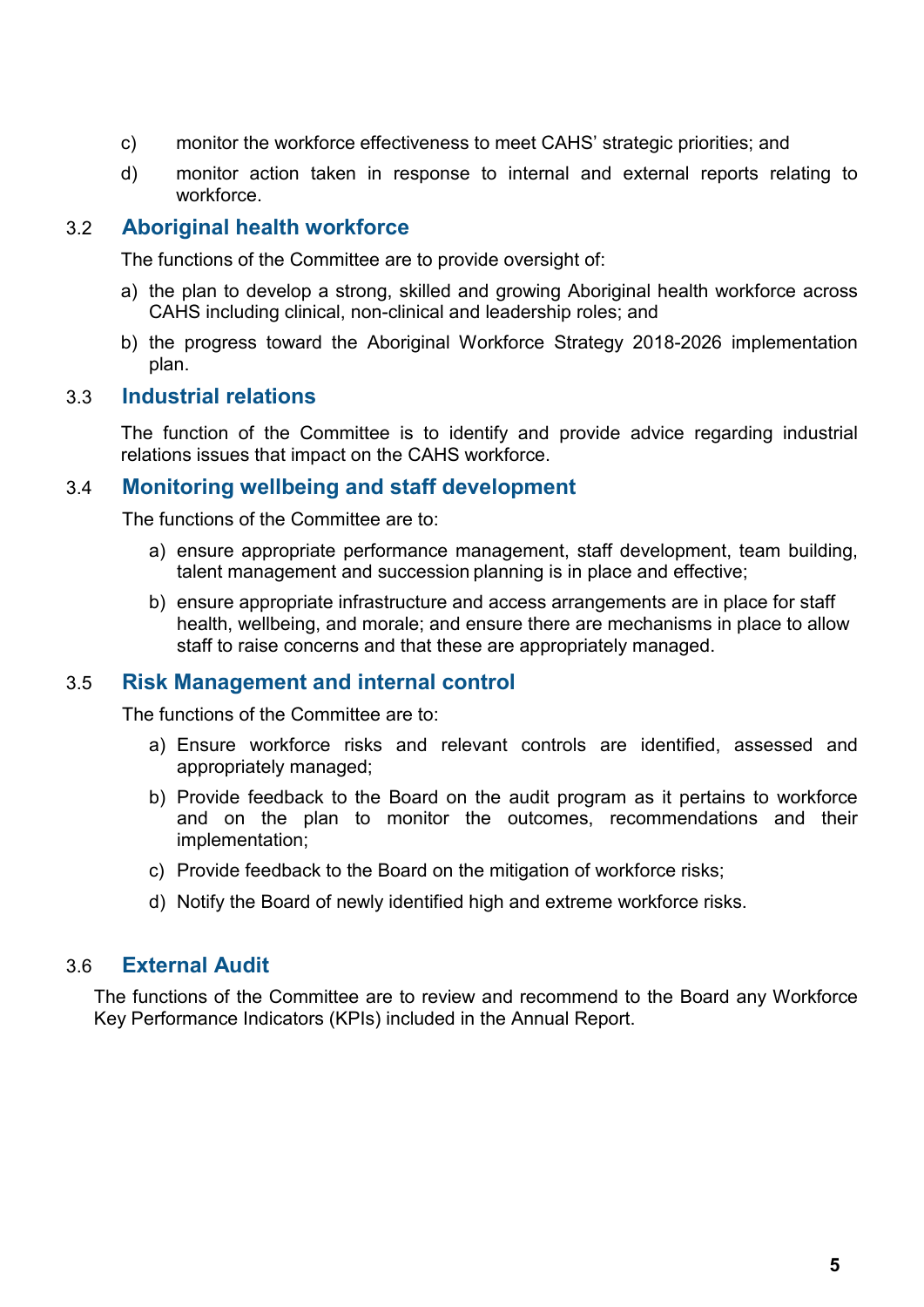### <span id="page-6-0"></span>**4.Powers of the People, Capability and Culture Committee**

- 4.1 The Committee will hold the powers delegated to it by the Board. The Committee will conform to any directions and financial limits within which it is required to operate as imposed on it by the Board.
- 4.2 In discharging its functions and responsibilities, the Committee has the power and authority to:
	- (a) require reviews be conducted by CAHS Executive into matters within the scope of the Committee's functions and responsibilities as set out in these Terms of Reference;
	- (b) require the provision of reports by CAHS Executive on matters within the scope of the Committee's functions and responsibilities as set out in these Terms of Reference;
	- (c) recommend to the Board that reviews or further reviews be conducted into matters within or related to CAHS, whether those investigations be by the Board, CAHS Executive, the Committee, or any other person or entity (inside or outside of CAHS);
	- (d) access information, records, CAHS Personnel and other parties in connection with matters within the scope of the Committee's functions and responsibilities as set out in these Terms of Reference;
	- (e) request attendance of any CAHS Personnel and other parties, at Committee meetings;
	- (f) with the approval of the Board:
		- (i) obtain legal advice in accordance with the Legal Policy Framework; and
		- (ii) obtain independent professional advice of any person or entity outside of CAHS with relevant experience and expertise if considered necessary by the Committee;
	- (g) conduct meetings jointly with any one or more Other Board Committees where the respective Chairs of each such Board Committee agree that it is appropriate; and
	- (h) undertake such other tasks the Board authorises or delegates to the Committee.
- 4.3 The Committee Chair, with the approval of the Board, has the authority to request and obtain access to information or records of any person or entity outside of CAHS where otherwise permitted by law where such information or records may relate to any matter within the scope of the Committee's functions and responsibilities as set out in these Terms of Reference.
- 4.4 The Committee Chair has the authority to meet formally and informally with:
	- (a) The Chief Executive of CAHS and/or any member of CAHS Executive;
	- (b) The Chairs of Other Board Committees;
	- (c) The Chairs of equivalent committees of other health services providers, with the approval of the Board Chairs of those health service providers (including jointly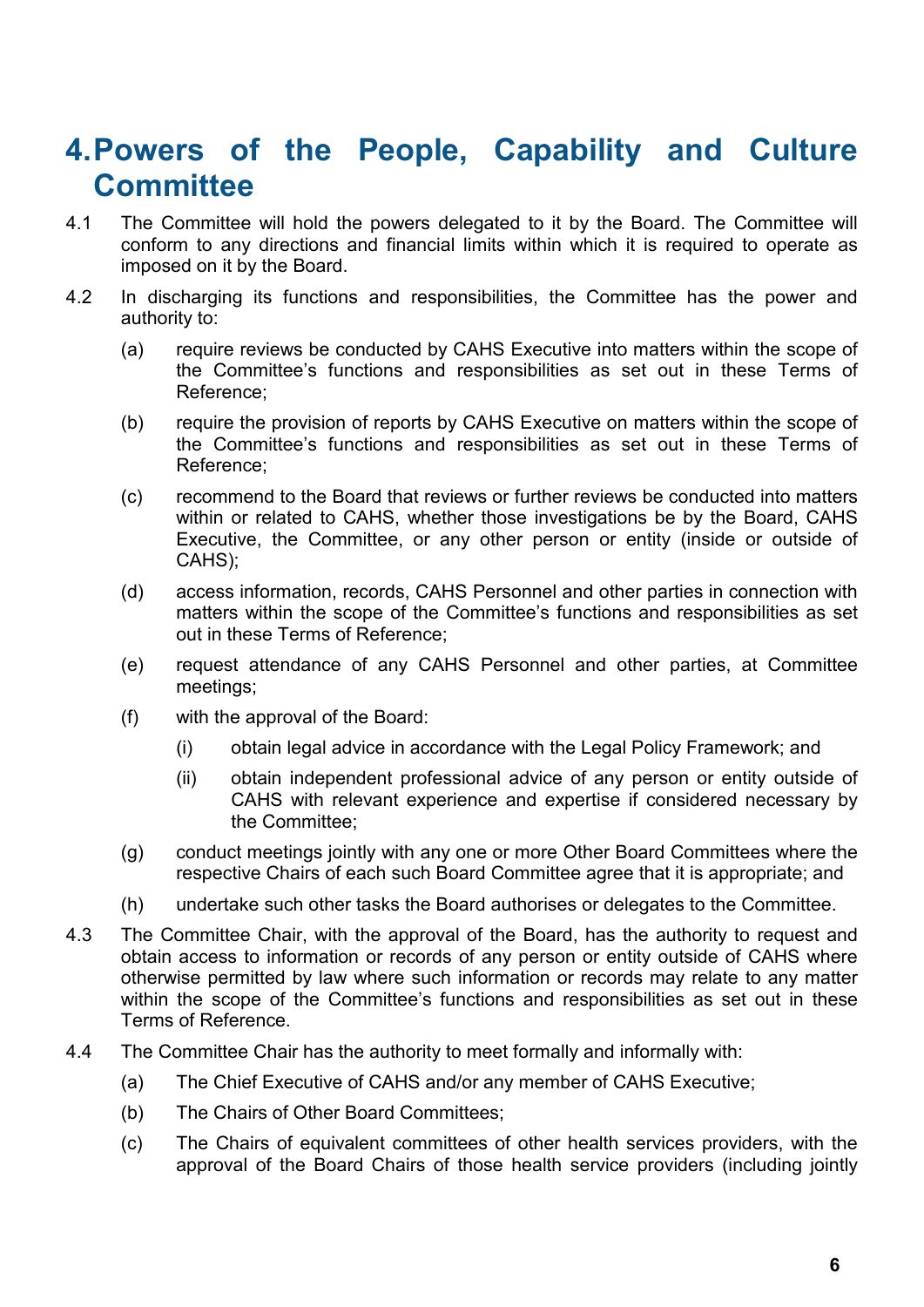with or in the presence of the Chairs of Other Board Committees and/or the Chairs of any other committees of other health service providers); and

- (d) Such other persons or entities as the Board may approve from time to time.
- 4.5 The Committee does not have the authority to enter into contracts or agreements independently of the Board.

### <span id="page-7-0"></span>**5.Delegation of authority to a sub-committee**

- 5.1 The Committee does not have the authority to create sub-committees.
- 5.2 Neither the Committee nor the Committee Chair has authority to delegate any powers, functions or responsibilities contained in these Terms of Reference or as delegated by the Board from time to time.

### <span id="page-7-1"></span>**6.Structure and composition of the People, Capability and Culture Committee**

### <span id="page-7-2"></span>**6.1 Membership and appointment**

- (a) Membership of the Committee is to be determined by the Board from time to time.
- (b) The Committee must have at least four members. The Committee must comprise only persons who are current members of the Board. Any Committee member who ceases to be a member of the Board shall at the same time cease to be a member of the Committee.
- (c) A person who is a staff member (as defined in section 6 of the Health Service Act) of CAHS is not eligible to be a member of the Committee.

### <span id="page-7-3"></span>**6.2 Chair**

- (a) The Committee Chair shall be a member of the Board as nominated by the Board from time to time.
- (b) The Board Chair cannot act in the capacity as Committee Chair.
- (c) If the Committee Chair is absent from a meeting or vacates the Chair at a meeting, the Committee Chair must appoint another member to act as the Committee Chair on a temporary basis. Where the Committee Chair is unavailable to or does not otherwise appoint another member to act on a temporary basis as the Chair then the Committee shall elect a temporary Chair from those members of the Committee present at any such meeting.

#### <span id="page-7-4"></span>**6.3 Invitees, Standing invitees and attendance by Board Members**

- (a) Holders of the following positions (or equivalent positions) at CAHS:
	- (i) may not be members of the Committee;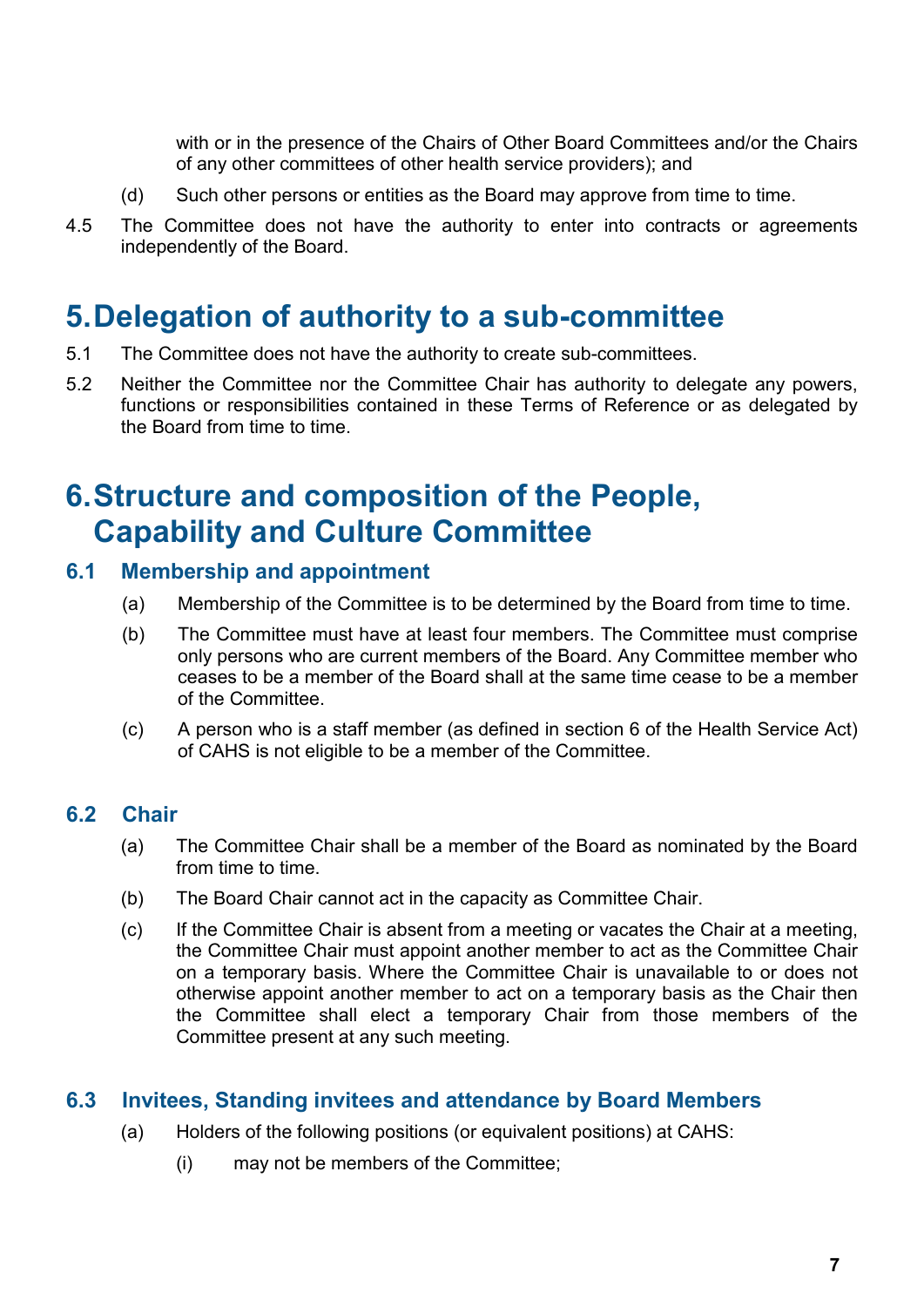- (ii) may not vote on Committee decisions; and
- (iii) are not included in determining a quorum for a meeting of the Committee, however, they may be invited to attend from time to time meetings of the Committee by the Committee Chair:
- (iv) Chief Executive;
- (v) CAHS Area Director Workforce;
- (vi) Executive Director Medical Services;
- (vii) Executive Director Nursing;
- (viii) Co-Director Allied Health; and
- (ix) Any one or more of the CAHS Executive.

Holders of the following positions shall be standing invitees to and shall be given notice of all meetings of the Committee (although any such member of the Board or CAHS Executive not expressly appointed to the Committee shall not become a member of the Committee by virtue of such attendance, may not vote on Committee decisions and are not included in determining a quorum for a meeting of the Committee):

- (i) The Executive Director of Corporate Services;
- (ii) The Board Chair; and
- (iii) The Chair of any Other Board Committees.
- (b) The Committee may from time to time resolve that the holders of certain positions (or equivalent positions) at CAHS and/or Board shall be standing invitees to all meetings of the Committee (although such persons shall not be members of the Committee, may not vote on Committee decisions and are not included in determining a quorum for a meeting of the Committee).
- (c) Any Board Member may attend Committee meetings (although any such Board Member not expressly appointed to the Committee shall not become a member of the Committee by virtue of such attendance, may not vote on Committee decisions and are not included in determining a quorum for a meeting of the Committee).

### <span id="page-8-0"></span>**6.4 Other participants**

(a) The Committee Chair may request other CAHS Executives, CAHS Personnel, the Department of Health Director of Workforce (or equivalent role), or external parties to attend a meeting of the Committee. However, such persons do not assume membership of the Committee or participate in any decision-making processes of the Committee and are not included in determining a quorum for a meeting of the Committee.

### <span id="page-8-1"></span>**6.5 Secretariat**

(a) Secretariat support will be provided to the Committee by the CAHS Secretariat.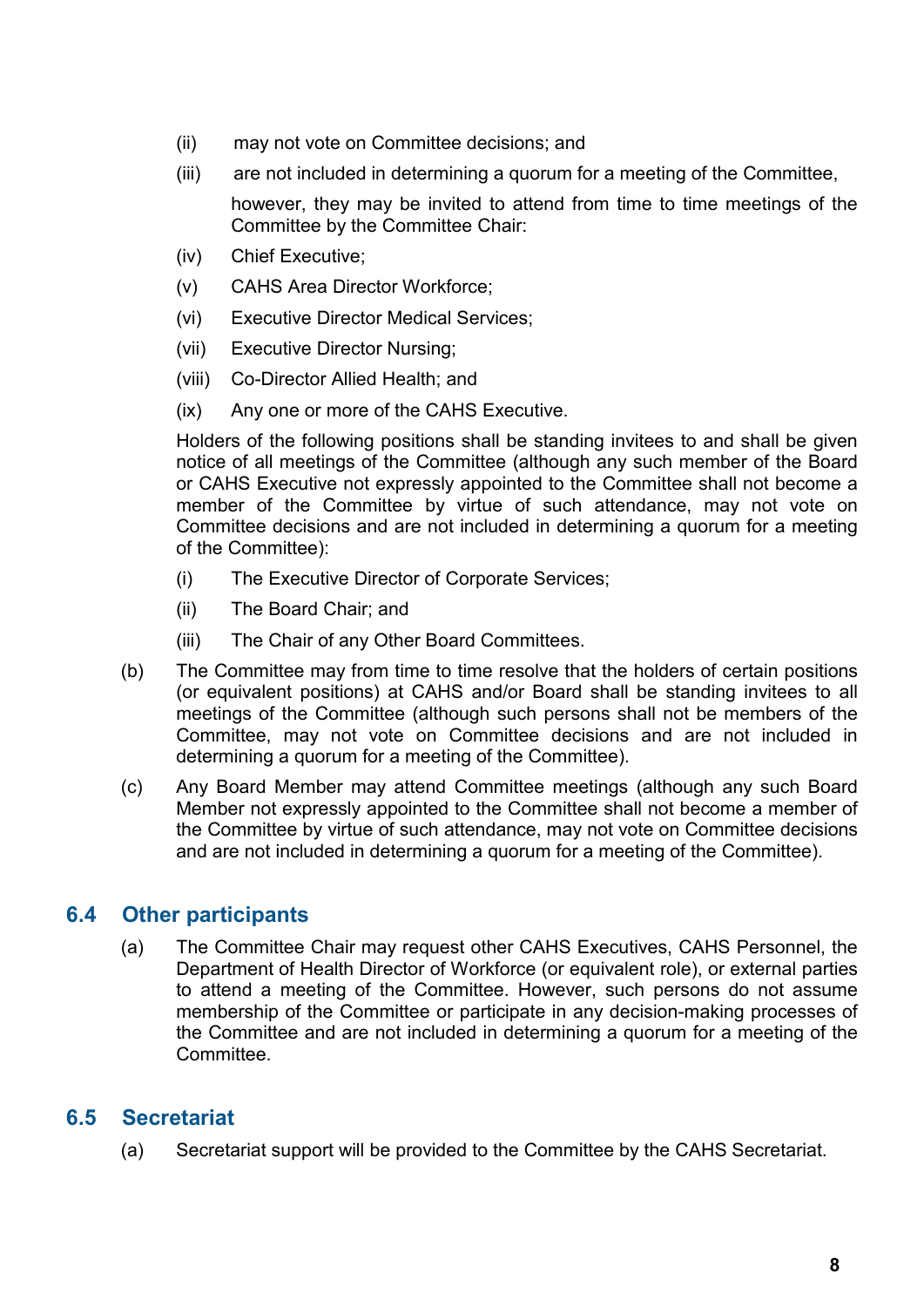- (b) All records, including the agenda, minutes and any reports or recommendations will be prepared and kept by the CAHS in accordance with *State Records Act 2000* and in the same manner as the requirements of the *Statutory Board Governance Policy – Health Service Provider Boards*.
- (c) People who are not members of the Board shall only have access to the minutes, reports, recommendations or documents of the Committee with the prior approval of the Committee Chair, or the Board Chair where the Committee Chair considers it appropriate to refer the matter to the Board Chair for approval. Any person permitted to access such materials will observe the confidentiality obligations as imposed upon a Board Member and such obligations shall apply *mutatis mutandis* to all such persons.

### <span id="page-9-0"></span>**7. Meetings**

#### <span id="page-9-1"></span>**7.1 Meeting schedule**

- (a) The Committee will meet bi-monthly.
- (b) The Committee Chair will convene meetings of the Committee whether pursuant to any schedule or timetable or from time to time.
- (c) The Committee Chair will call a meeting of the Committee if so requested by any member of the Committee or the Board Chair within a reasonable period of such request.
- (d) Notwithstanding any existing meeting date, schedule or timetable having been set, the Committee Chair may call additional meetings of the Committee to consider any items that are:
	- (i) unable to be accommodated within any existing meeting schedule or timetable; or
	- (ii) of such urgency that it requires consideration prior to the next scheduled meeting.

### <span id="page-9-2"></span>**7.2 Quorum**

- (a) A quorum for a meeting of the Committee is at least half the members of the Committee and must include not less than one Board Member.
- (b) At the discretion of the Committee Chair the Committee Members may attend meetings of the Committee in any manner (including by video or tele-conference) by which Board Members may attend meetings of the Board.

### <span id="page-9-3"></span>**7.3 Voting**

- (a) The majority of affirmative votes of a quorum at a meeting of the Committee are sufficient to pass a resolution.
- (b) Each Committee Member's vote has equal weight.
- (c) In the case of an equal number of votes, the Committee Chair shall have a casting vote in addition to their deliberative (i.e. normal) vote as a Committee Member.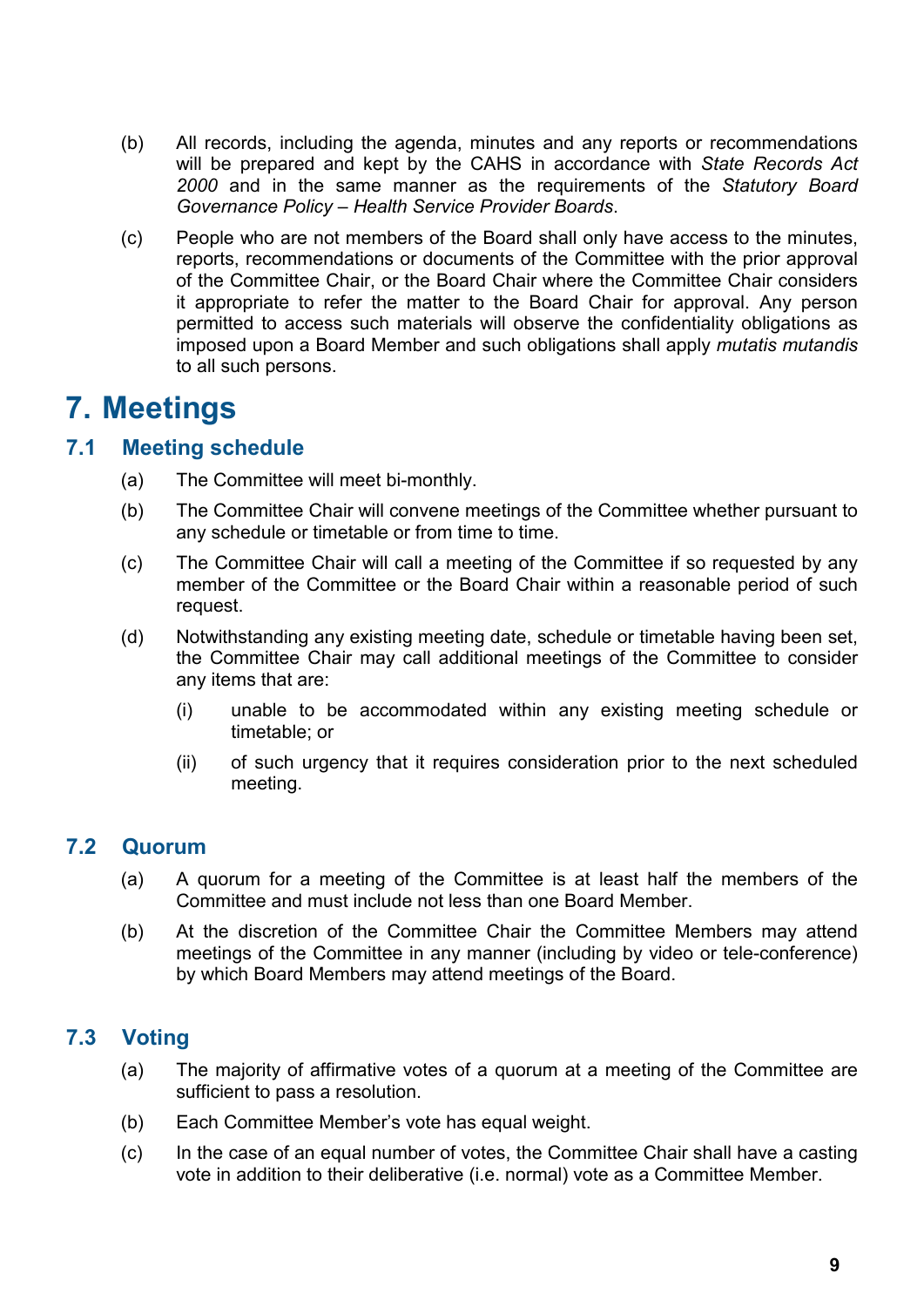#### <span id="page-10-0"></span>**7.4 Agenda, Papers, Minutes, Actions and Summary**

- (a) The Committee meetings will abide by normal meeting procedure and will be minuted. An agenda and supporting papers will be distributed not less than 5 working days prior to the meeting. Draft minutes will be circulated not more than 7 days after each meeting.
- (b) The Committee will receive the reports as specified by the Committee Chair or the Board from time to time.

#### <span id="page-10-1"></span>**7.5 Out-of-session matters**

- (a) Urgent matters can be progressed out-of-session with the agreement of the Committee Chair.
- (b) Matters progressed out-of-session and out-of-session votes may occur in the same manner as an out-of-session matter or vote with respect to the Board. A reasonable time must be given to vote. A quorum of members must vote for a decision to stand.
- (c) Confirmation of those matters progressed out-of-session and the outcome of any out-of-session vote shall be included in the meeting agenda for the next Committee meeting and confirmation of the outcome of any out-of-session vote recorded in the minutes of the next meeting of the Committee.

### <span id="page-10-2"></span>**8.Formal mechanisms for reporting key decisions**

#### <span id="page-10-3"></span>**8.1 Making recommendations**

- (a) The Committee may make recommendations to the Board on items within its Terms of Reference.
- (b) Recommendations of the Committee will be regarded as its collective decision or advice unless there is material dissension. Where there exists a material dissension both the majority and minority view will be recorded in the minutes of the meeting.
- (c) If consensus cannot be reached, the Committee Chair reserves the right to escalate the matter to the Board. Both the majority and minority view will be recorded in the minutes of the meeting and placed before the Board.
- (d) Where the matter for consideration is not solely within the scope of the Committee and falls within the scope of another Board Committee, the matter shall also be referred to that other Board Committee for consideration.
- (e) When the matter for consideration is beyond the scope of the Committee, it shall be recorded in the minutes of the Committee and the matter is to be referred to:
	- (i) Another Board Committee if considered to fall within the scope of another Board Committee; and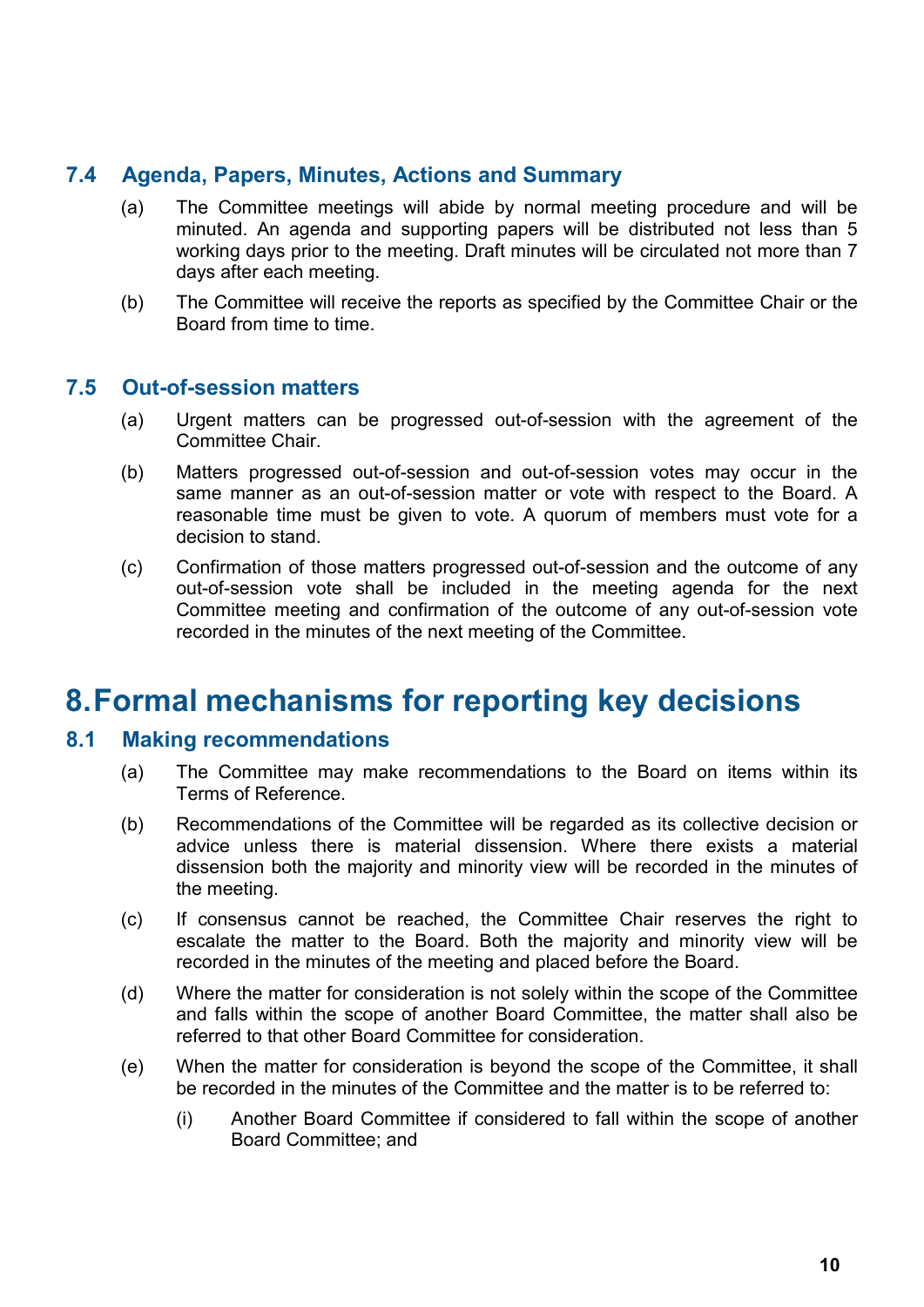(ii) If not within the scope of another Board Committee, or where relevant then in addition to, the Board.

### <span id="page-11-0"></span>**8.2 Reporting key decisions**

- (a) The Committee will develop two-way communications through formal and ad hoc reporting to both the Board and the Board Chair.
- (b) The Committee reports directly to the Board.
- (c) The minutes of the Committee meetings (whether in draft or approved) shall be included in the papers for the next Board meeting.
- (d) Once finalised and approved the minutes of each Committee meeting shall be made available to all Board Members whether through a central data repository or other medium accessible by all Board Members.

### <span id="page-11-1"></span>**9.Ethical practices**

- 9.1 In accordance with the *Health Services Act* all Committee Members must act impartially and in the public interest in the exercise of the member's functions. Accordingly, a Committee Member must put the public interest before the interest of CAHS, the personal interests of the Committee Member or any Board Member.
- 9.2 Committee Members will at all times in the discharge of their duties and responsibilities, exercise honesty, objectivity, independence and not engage knowingly in acts or activities that have the potential to discredit CAHS, the Board, the Committee and/or individual Board Members or Committee Members.
- 9.3 Committee Members will refrain from entering into any activity that may prejudice their ability to carry out their duties and responsibilities objectively and will, at all times, act in a proper and prudent manner in the use of information acquired in the course of their duties.
- 9.4 Committee Members will not use CAHS's information for personal gain or in any manner that would be contrary to law, or detrimental to the welfare and goodwill of another person, the Committee, the Board, CAHS or the WA health system.
- 9.5 Committee Members must not publicly comment on matters related to activities of the Board, the Committee and/or CAHS other than as authorised by the Board.
- 9.6 The CAHS Secretariat shall on behalf of the Board and the Committee maintain the following registers:
	- (a) A register of personal interests of all members of the Committee and any standing invitees to the Committee meetings, together with any management plan regarding such person interests;
	- (b) A register of all declarations of personal interest and/or actual, potential or perceived conflicts of interest declared by members of the Committee or any attendees at a meeting of the Committee, together with any management plan regarding such conflict of interest; and
	- (c) A register of gifts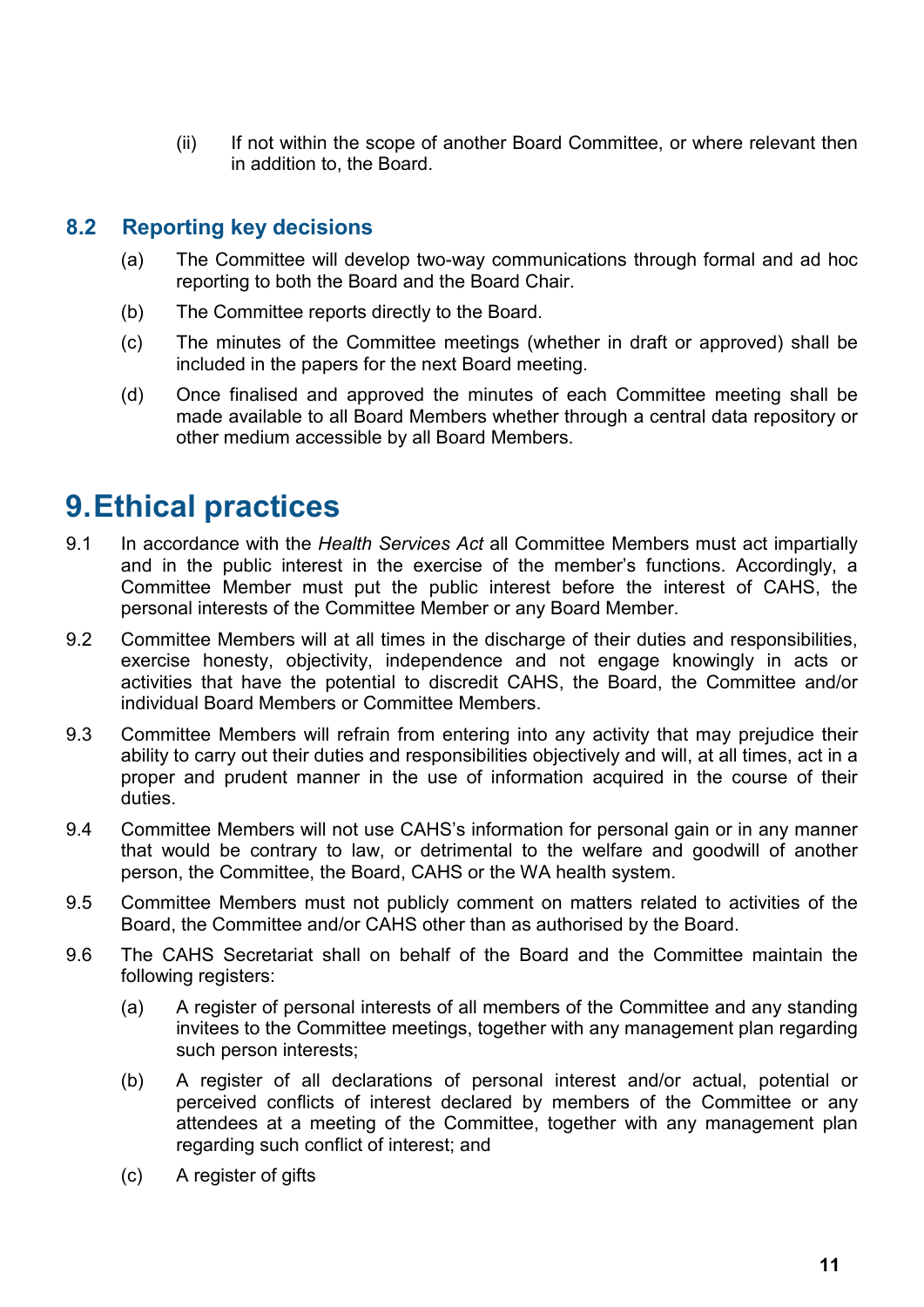in accordance with the *Statutory Board Governance Policy – Health Service Provider Boards.*

- 9.7 As per the Statutory Board Governance Policy, Committee Members must declare all material personal interests, and any actual, potential or perceived conflicts of interest or duty. Actual, potential or perceived, conflicts of interest should be managed as per the Statutory Board Governance Policy.
- 9.8 A Committee Member who has a material personal interest or in respect of whom there exists an actual, potential or perceived conflict of interest in a matter being considered or about to be considered by the Committee must, as soon as possible after the relevant facts have come to the Committee Member's knowledge, disclose the nature of such personal interest or an actual, potential or perceived conflict of interest first to the Committee Chair and then at a Committee meeting.
- 9.9 Subject to clause 9.10, Committee Members and any other person otherwise in attendance at a Committee Meeting must not be present while a matter is being considered, participate in discussions and must not vote on any issues in respect of which there is a material personal interest or where there exists an actual, potential or perceived conflict of interest.
- 9.10 A Committee Member may be present while a matter is being considered, participate in discussions and/or vote on the matter where the Committee has passed a resolution that specifies the Committee Member has a material personal interest or actual, potential or perceived conflict of interest but the Committee considers the interest or conflict:
	- (a) as so trivial or insignificant as to be unlikely to influence the disclosing Committee Member's conducts, and
	- (b) they should not be disqualified from considering or voting on the matter in question (section 82 of the *Health Services Act*).

### <span id="page-12-0"></span>**10. Confidentiality**

- 10.1 Committee Members may from time-to-time be in receipt of information that is regarded as confidential. Committee Members acknowledge their responsibility to maintain confidentiality of all information that is not in the public domain.
- 10.2 Committee Members and any other invitee or attendee to a Committee meeting in receipt of the Committee papers will maintain the Committee papers in a confidential manner separate from any other business or responsibilities of the Committee Member other than business or responsibilities of the Committee Member as a Board Member.
- 10.3 Committee Members and any other invitee to or attendee at a Committee meeting in receipt of Committee papers or otherwise privy to information will observe the confidentiality obligations as imposed upon a Board Member and such obligations shall apply *mutatis mutandis* to all such persons.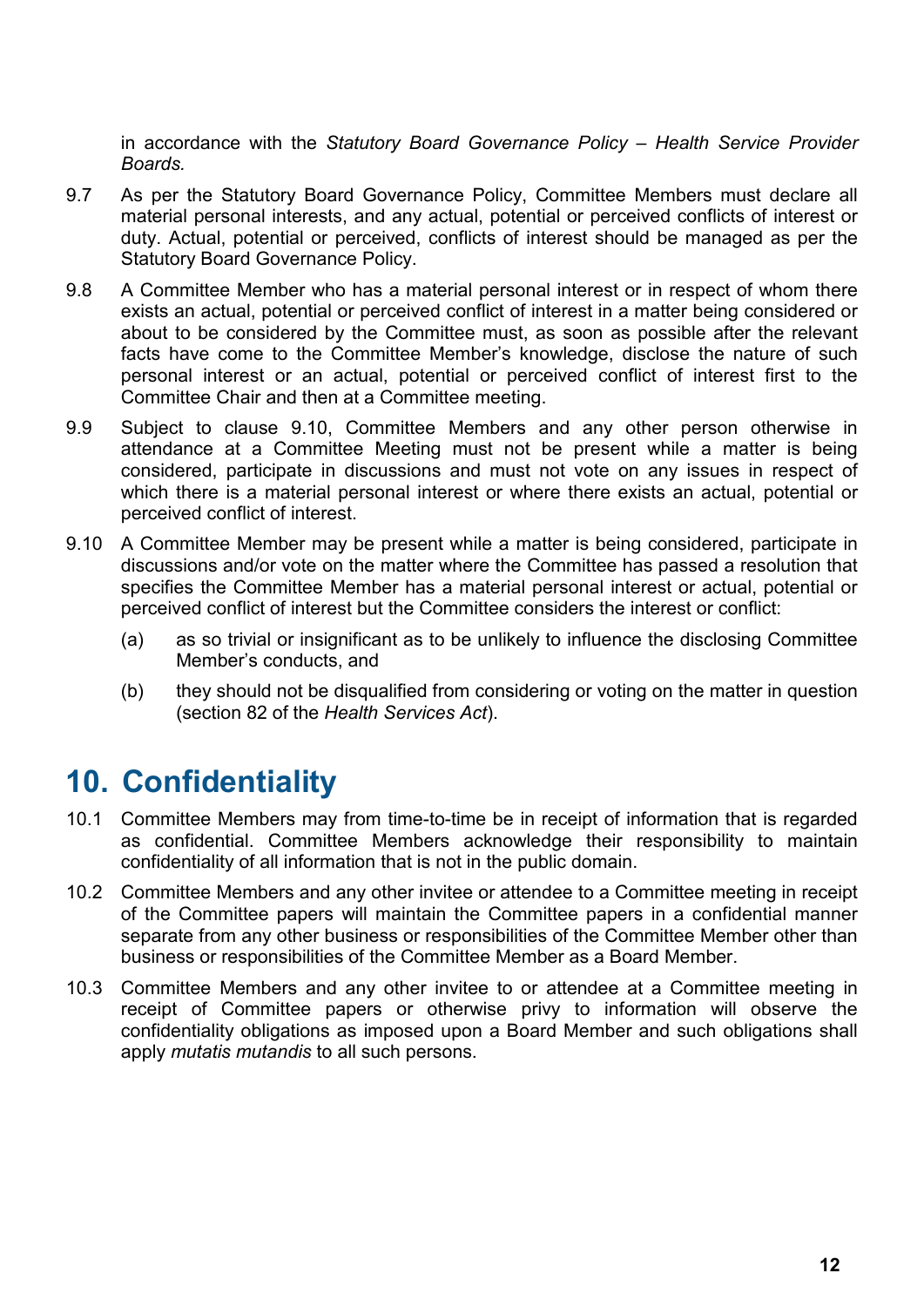### <span id="page-13-0"></span>**11. Code of Ethics and Code of Conduct**

11.1 Committee Members and any other invitee to a Committee meeting will observe the obligations with respect to the code of ethics and code of conduct as imposed upon a Board Member and such obligations shall apply *mutatis mutandis* to all such persons.

### <span id="page-13-1"></span>**12. Evaluation**

- 12.1 The Committee will undertake an annual self-assessment of its performance to ensure that the Committee remains fit for purpose and to identify and action any areas in which the effectiveness of the Committee could be improved.
- 12.2 The Committee will provide a report on the annual review of performance and achievements to the Board.
- 12.3 The Committee's annual self-assessment must be aligned with the Board's evaluation framework and be provided to the Board in advance of the Board's annual selfassessment.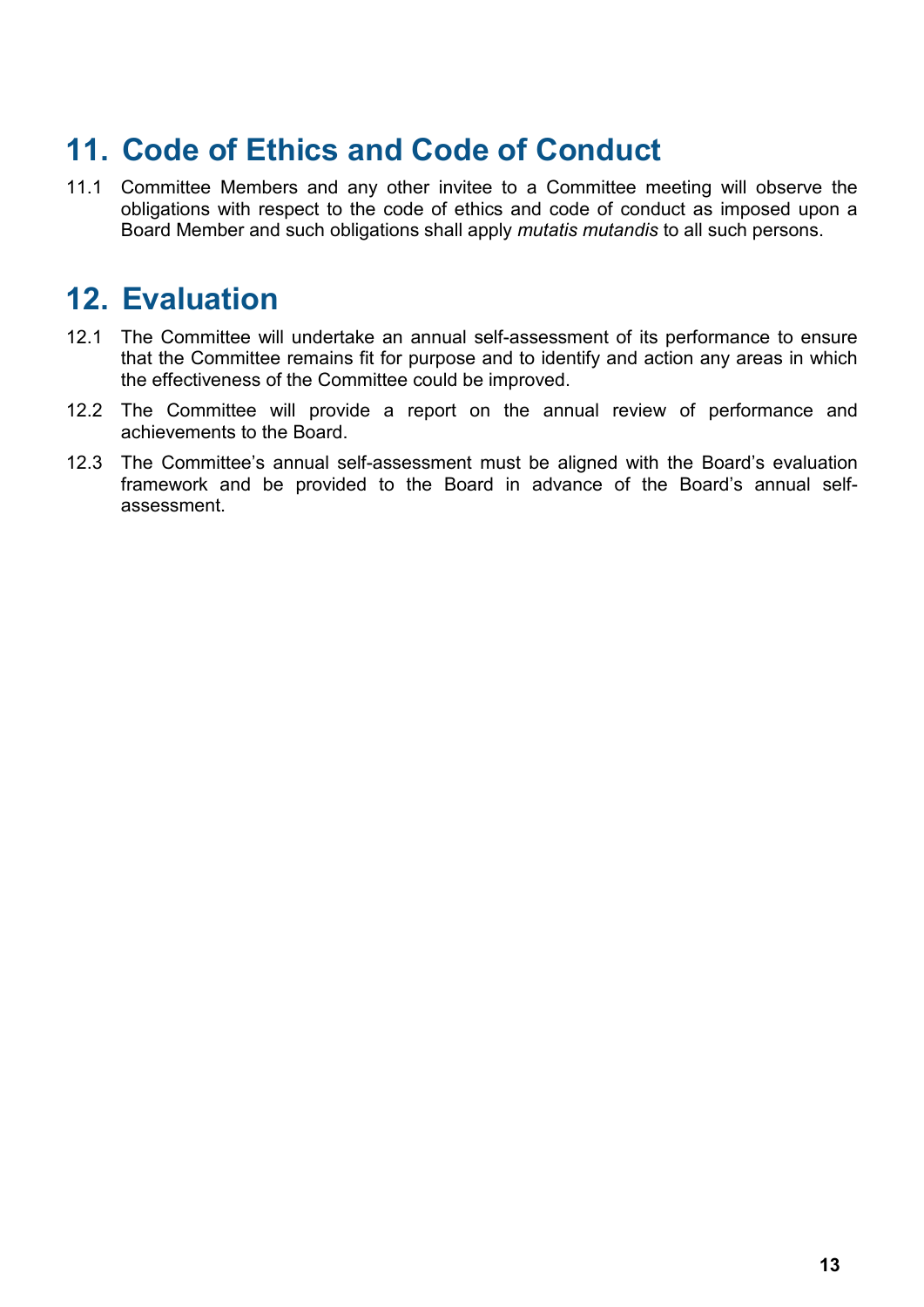### <span id="page-14-0"></span>13. Endorsement

Committee Chair

q Signatur  $1/2019$ 

**BEBBIE KARASINSKI** 

Board Chair

DON.

Signature  $26/4/2019$ 

### <span id="page-14-1"></span>**14. Review date**

This document will be reviewed every year from the date of approval. The next review will be prior to April 2020.

### <span id="page-14-2"></span>**15. Change control register**

| Version | <b>Author</b>      | <b>Reviewed by</b>                                                                                         | Approved by                        | <b>Changes</b> |
|---------|--------------------|------------------------------------------------------------------------------------------------------------|------------------------------------|----------------|
|         | Julia<br>Lawrinson | People, Capability and   CAHS Board, as at   NA<br>Culture Committee of 22 February 2019<br>the CAHS Board |                                    |                |
|         | Julia<br>Lawrinson | <b>CAHS Board</b>                                                                                          | CAHS Board, as at<br>26 April 2019 |                |